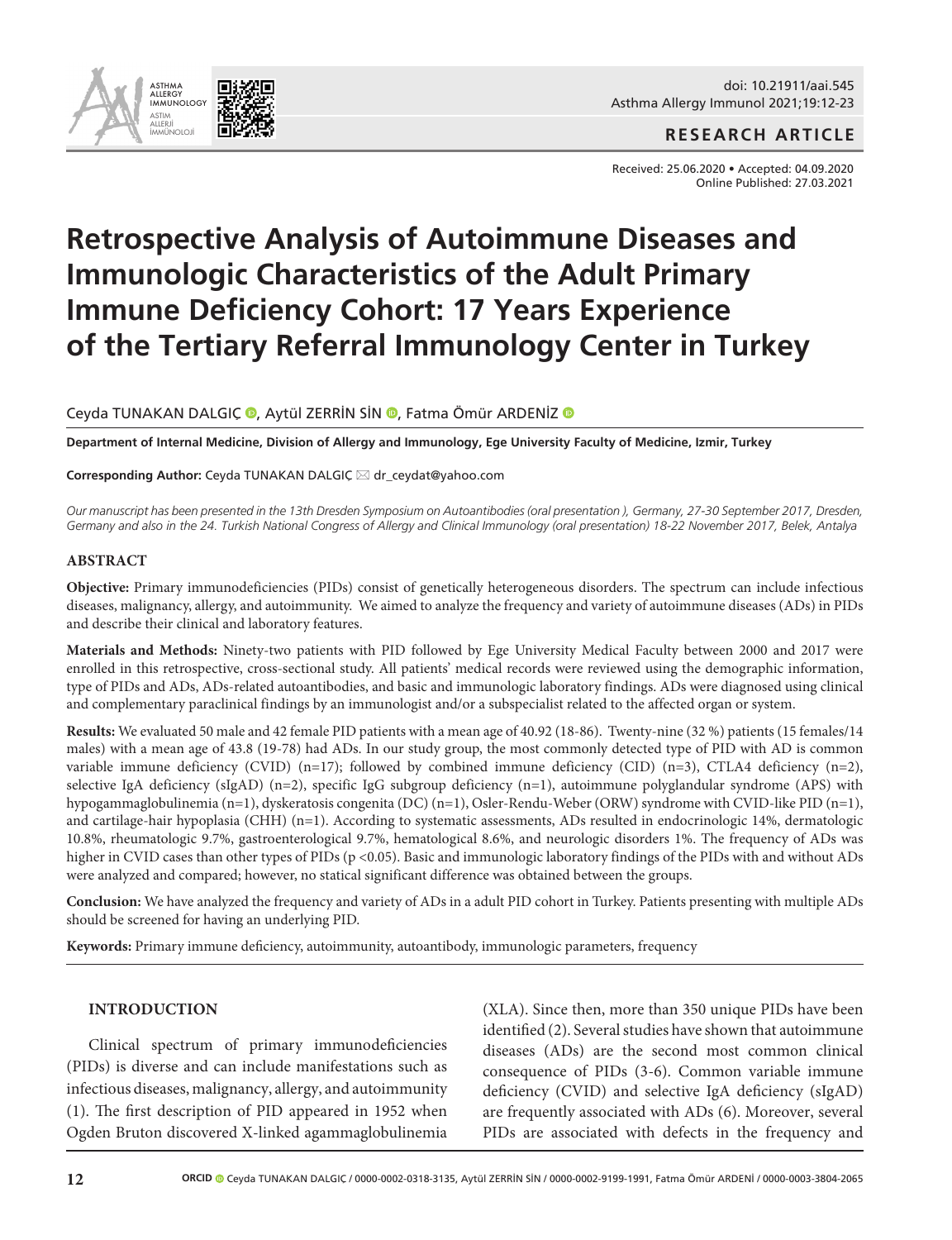function of T regulatory (Treg) cells and the production of autoantibodies.

ADs have been reported in 20-25% of patients with CVID (7,8). Manifestations of proven or suspected autoimmune mechanisms associated with CVID are hematologic [autoimmune cytopenias, autoimmune hemolytic anemia (AIHA), idiopathic thrombocytopenic purpura (ITP), autoimmune neutropenia (AIN)], gastroenterological [pernicious anemia (PA), celiac-like enteropathy (CLE), primary biliary cirrhosis (PBC), inflammatory bowel disease (IBH)], rheumatologic [Sjogren syndrome (SS), systemic lupus erythematosus (SLE), rheumatoid arthritis (RA), chronic juvenile arthritis, vasculitis], endocrinologic [ autoimmune thyroid disease (AITD), insulin-dependent diabetes mellitus (IDDM)], dermatologic [vitiligo, alopecia, chronic spontaneous urticarial (CSU)], and neurologic (Guillain-Barré syndrome) (9). Biologic analyses reveal hypogammaglobulinemia, a variable T cell phenotype, and a normal B cell count in most cases (10).

Many pathogenetic mechanisms of autoimmune diseases have previously been identified. In ADs, the central and peripheral tolerance of the adaptive immunity is defective. To clarify, the induction of T cell tolerance, the activation of programmed cell death, the clearance of the autoreactive T cells by apoptosis, the function of regulatory T cells, and the clearance of the self-reactive B cells are impaired. All of the defective ways of the immune system result in the production of autoreactive cell clones. Other pathogenic mechanisms make PIDs more susceptible to ADs. These are composed of the mutated genes of the immune cell subsets, uncurable chronic infections and chronic inflammation, the accumulation of apoptotic cells, and the uncleansable immune complexes (11-16).

In our study, we aimed to analyze the frequency and variety of autoimmunities in PIDs and describe the PIDs' clinical and laboratory features.

## **MATERIALS and METHODS**

## **Patients**

This retrospective, cross-sectional study was performed using the data of 92 patients with PIDs who were diagnosed and followed by Ege University Medical Faculty, Department of Internal Medicine, Division of Allergy and Clinical Immunology, during 2000-2017 years. Clinical immunologists confirmed all PIDs' diagnosis by evaluating the clinical manifestations' compatibility with

immunologic and genetic evaluations for all patients. The diagnosis of PIDs was based on the European Society for Immunodeficiency diagnostic criteria (17). The study was reviewed and approved by the Ege University ethics committee (number: 70198063-050.06.04). Written informed consent was obtained from all of the patients.

## **Methods**

We designed a comprehensive questionnaire that included; age and gender of patients, type of PIDs and ADs, ADs-related autoantibodies, and PIDs' basic and immunologic laboratory features.

Laboratory evaluations were performed as indicated for each case, including complete blood count, peripheral blood smear, immunoglobulins and IgG subclasses serum levels, and isohemagglutinin tests. Specific antibody response to polysaccharide (pneumococcal polyvalent vaccine) and protein (tetanus and diphtheria vaccines) antigens were measured by the enzyme-linked immunosorbent assay method (18). Flow cytometry evaluation of lymphocyte subtypes, lymphocyte proliferation test (using tuberculin purified protein derivative, mitogens phytohemagglutinin, lipopolysaccharide E. coli), granulocyte function tests (chemotaxis, opsonization, oxidative burst, nitro blue tetrazolium dye test, phagocytosis, and killing), complement component and hemolytic titration of complement components (C3, C4, CH50), and DNA sequencing were assessed to confirm the diagnosis.

## **Genetic Analysis**

Next-generation sequencing was used for diagnostic assays. The results were analyzed by a community designed ready to use "AmpliSeq Primary Immune Deficiency Research Panel v2 (©Illumina, Inc.)" including 264 genes and 5241 amplicons.

## **Immunological Analyses**

The quantitative evaluation of serum immunoglobulins was performed by particle-enhanced immunonephelometry using the Behring Nephelometer II Analyzer (BNII) (©Dade Behring Marburg Gmbh). Complete blood counts were performed with Sheath reagent using the Abbott Cell Dyn 3700 series (USA).

A blood sample was used to determine complete B and T cell phenotypes at the Immunology Laboratory of the Ege University, Division of Allergy and Clinical Immunology. Peripheral blood lymphocyte subsets were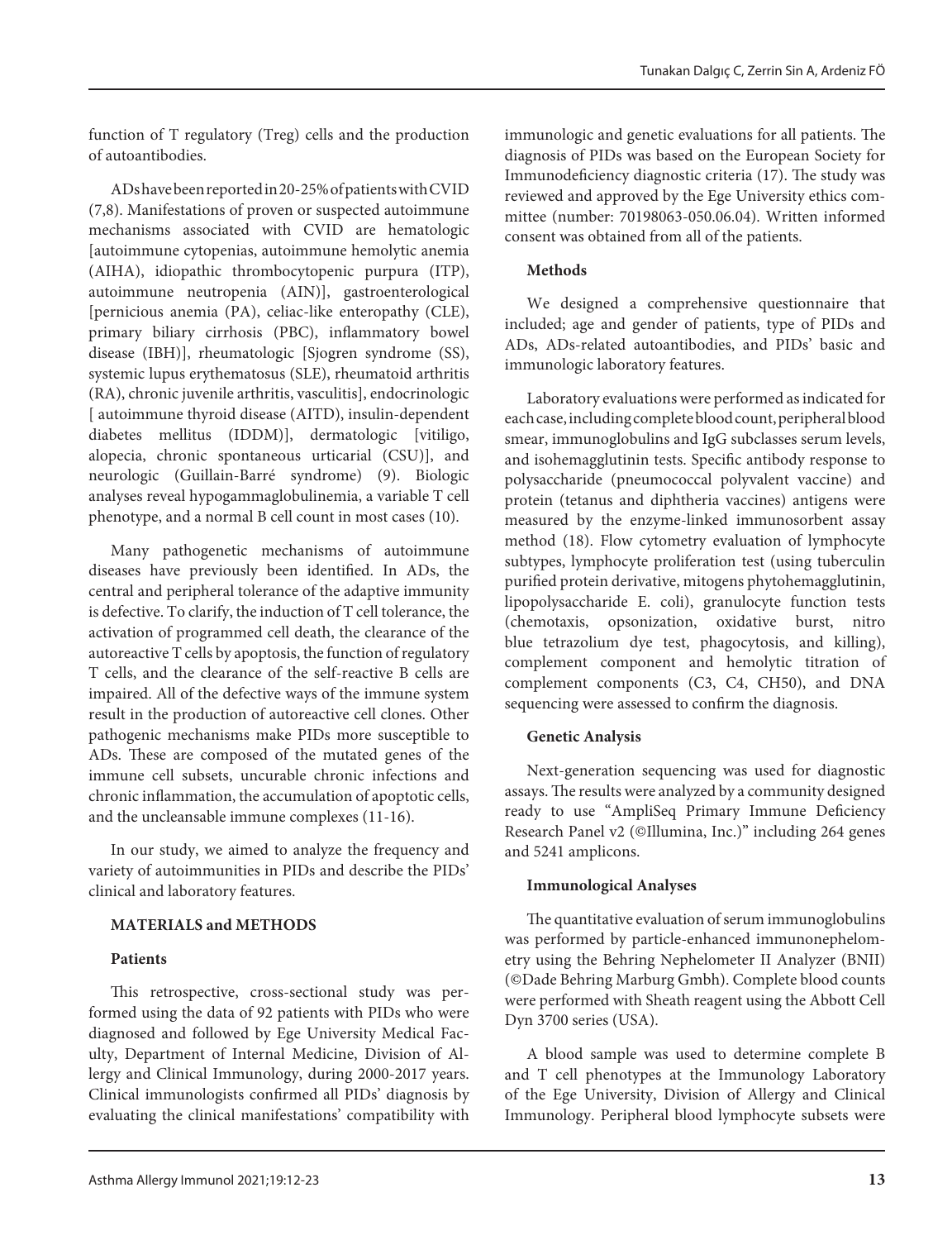measured using the BD FACSCanto II flow cytometer with an eight-color configuration (San Jose, CA, USA) with fluorescent-labeled antibodies. For immunofluorescence staining, fresh EDTA whole blood samples were stained at room temperature using predetermined saturating concentrations of antibodies (Abs) for 15 minutes, and blood erythrocytes were lysed after staining using FACS Lysing solution according to the manufacturer recommendations (BD Biosciences or Pharmingen, San Diego, CA, USA).

Autoimmune complications were recorded for each patient. The diagnosis of autoimmunity was based on clinical and complementary paraclinical findings such as endoscopy, colonoscopy and biopsy results, laboratory tests, and radiologic studies based on international criteria (19). The measurement of an initial set of autoantibodies in our PIDs was evaluated where necessary. The evaluation of autoimmunity was reviewed by an immunologist and a subspecialist related to the affected organ or system.

IgG anti-thyroid peroxidase (TPO), IgG anti-thyroglobulin (Tg), and IgG thyroid-stimulating hormone receptor antibodies (TRAbs) for thyroid autoimmunity; IgA tissue transglutaminase antibodies, anti- endomysial, and anti-gliadin antibodies, anti-liver kidney microsomal (LKM), anti- gastric parietal cell (GPC), and anti-mitochondrial- M2 (AMA-M2) antibodies for gastrointestinal manifestations; insulin autoantibodies (IAA) and glutamic acid decarboxylase 65 (GAD65) antibodies for IDDM; RF and IgG anti-citrullinated protein antibodies (ACPA) for arthritis; anti- Sm, anti-dsDNA, anti-SSA/Ro, and anti-SSB/ La antibodies for SLE or SS; for complement deficiencies, classical (CH50) and alternative (AH50) complement functions were evaluated where necessary (20-23).

IIF detected antinuclear antibodies (ANA) with a HEp-2 ANA Complete Kit (IMMCO Diagnostics®, Buffalo, New York, USA). For all samples, the starting serum dilution was 1:160 titer. IIF detected antineutrophil cytoplasmic antibody (cytoplasmic and perinuclear patterns; cANCA and pANCA) with ANCA Complete Kit (IMMCO Diagnostics®, Buffalo, New York, USA). For all samples, the starting serum dilution was 1:40 titer. IIF detected LKM and GPC antibodies with a Mouse Kidney/Stomach/ Liver Substrate Complete Kit (IMMCO Diagnostics®, Buffalo, New York, USA). For all samples, the starting serum dilution was 1:40 titer. IIF detected Crithidia luciliae immunofluorescence test (CLIFT) with Crithidia

luciliae double-stranded DNA Antibody IgG Kit (IMMCO Diagnostics®, Buffalo, New York, USA). For all samples, the starting serum dilution was 1:10 titer.

ANA immunoblot test was evaluated using the EUROLINE ANA Profile 3 (EUROIMMUNE, Perkin Elmer Germany Diagnostics GmbH, Lübeck, Germany). Fifteen autoantibodies can be determined: Antibodies against RNP/Sm, Sm, SS-A, Ro-52, SS-B, Scl-70, PM-Scl, Jo-1, centromere protein B, PCNA, dsDNA, nucleosomes, histones, ribosomal P-proteins, AMA M2. For all samples, the cut-off value was 1:101 dilution. The ELISA method (EUROIMMUNE®, PerkinElmer Germany Diagnostics GmbH, Lübeck, Germany) was used to detect antibodies against dsDNA, AMA-M2, Rheumatoid factor (Rf), and ACPA. The cut-off value for AMA-M2 is <20 IU/mL, for ACPA is <5 IU/mL, for Rf <20 IU/mL, and for dsDNA is <100 IU/mL. Due to the hypogammaglobulinemia condition and defect in specific antibody response in patients with PID, a lower limit of positive results of autoantibody levels is considered significant for establishing the diagnosis of autoimmune diseases (19).

# **Statistical Analyses**

Values were expressed as frequency (number and percentage), mean (range) as appropriate. Fisher's exact test and chi-square tests were used for  $2 \times 2$  comparisons of categorical variables. Mann-Whitney U and Kruskal-Wallis H test was used to compare numerical variables, where the numbers were <30. Statistical analyses were performed using the SPSS software package, version 23 (SPSS Inc., Chicago, IL, USA). Results with p<0.05 were evaluated as statistically significant.

# **RESULTS**

# **Baseline Demographic Data**

In this retrospective study, 92 patients (50 males and 42 females) with PID were evaluated. Their mean age was 40.92 (18-86). Autoimmunity was evident in 29 patients (32%) (15 females and 14 males) with a mean age of 43.8 (19-78).

# **Baseline Laboratory Data**

The routine complete blood count (CBC), blood immunoglobulin levels, and the results of the peripheral blood flow cytometric analyses of all patients are given in separate tables (Table I, II). The groups with and without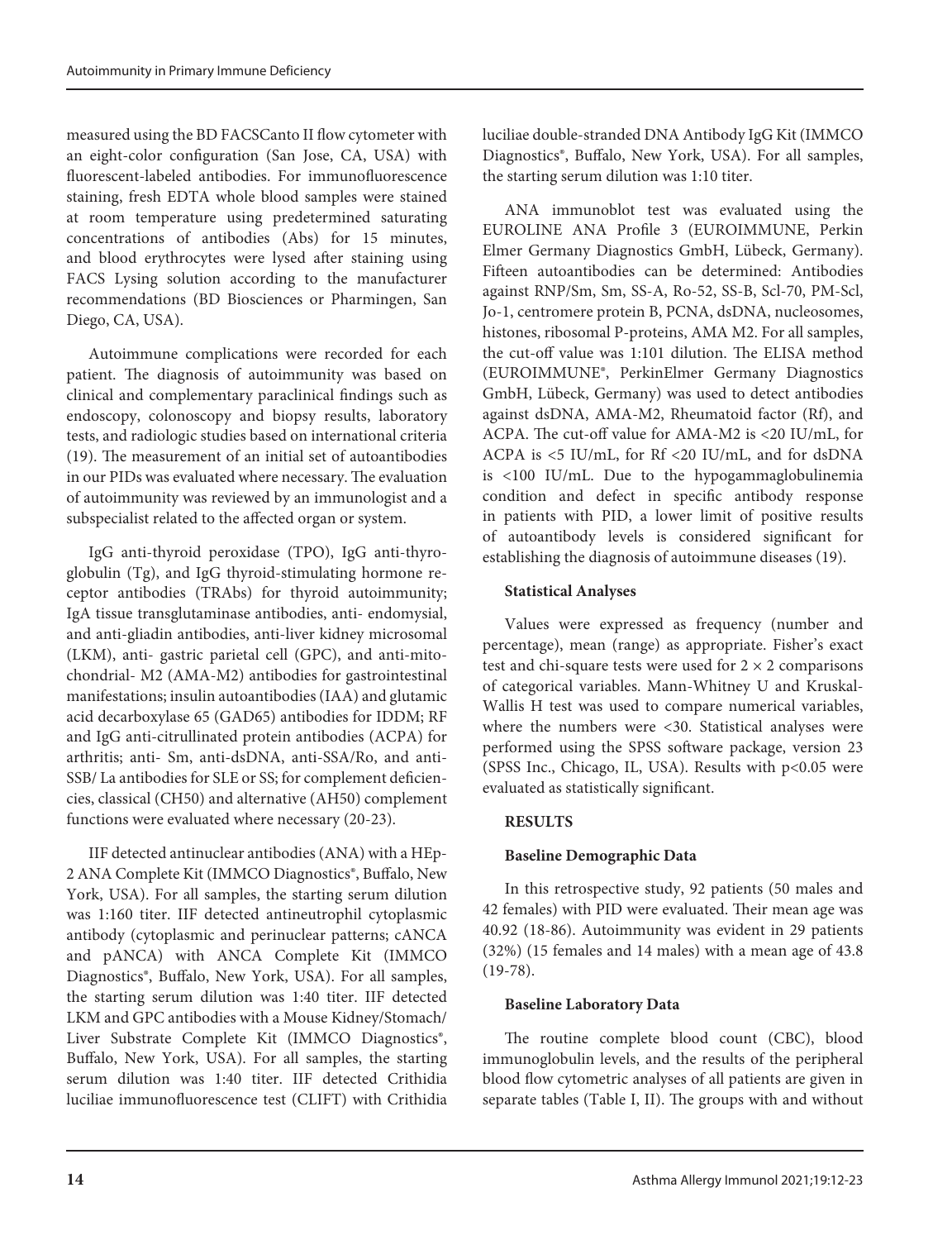autoimmunity were compared with each other; CBC and blood immunoglobulin levels were similar among each group; however, in our PID group with ADs, Treg (T regulatory) cells and CD21<sup>low</sup> B cells were higher than the ones in the group of PIDs without autoimmunity. On the other hand, we found that the PIDs with AIDs had lower switched memory B cells and CD8 naive T cells than the group without ADs (Table II). When we compare

the groups' parameters, no statical significant result was obtained (Table I, II).

## **Clinical Evaluation**

Seventeen different types of PIDs were evaluated. CVID (n=60), IgM deficiency (n=7), CID (n=5), sIgAD (n=3), CTLA4 haploinsufficiency (n=3), MHC Class 1 deficiency

| Table I. The results of the complete blood count and blood immunoglobulin levels of the PIDs at the time of diagnosis. |  |  |
|------------------------------------------------------------------------------------------------------------------------|--|--|
|                                                                                                                        |  |  |

| Parameter                     | $PID+NI$ group $(n=63)$<br>Median values (min-max) | $PID+AD$ group $(n=29)$<br>Median values (min-max) | Reference ranges*           | $p$ -value $*$ |
|-------------------------------|----------------------------------------------------|----------------------------------------------------|-----------------------------|----------------|
| WBC $(10^3 \text{ cell/ml})$  | $5.93(2.25-14.50)$                                 | $6.55(1.76-14.20)$                                 | $4-10 \times 10^3$ /ml      | 0.768          |
| PNL (10 <sup>3</sup> cell/ml) | $3.86(0.60-10.90)$                                 | $3.41(0.34 - 8.45)$                                | $1.5 - 7.3 \times 10^3$ /ml | 0.617          |
| LYM $(10^3 \text{ cell/ml})$  | $1.53(0.30-3.5)$                                   | $1.81(0.38-7.51)$                                  | $0.8 - 5.5 \times 10^3$ /ml | 0.453          |
| PLT $(10^3 \text{ cell/ml})$  | 217 (33-477)                                       | 206 (25-544)                                       | $150-400 \times 10^3$ /ml   | 0.570          |
| $IgG$ (mg/dl)                 | 300 (33.3-2170)                                    | 290 (34-1720)                                      | 650-1600 mg/dl              | 0.727          |
| $IgM$ (mg/dl)                 | $25(4-1040)$                                       | $25(14-374)$                                       | 50-300 mg/dl                | 0.805          |
| $IgA$ (mg/dl)                 | 84.36 (6-817)                                      | $50.5(1-309)$                                      | $40 - 350$ mg/dl            | 0.658          |
| $IgG1$ (mg/dl)                | 365 (4.67-1420)                                    | 392 (87.30-1390)                                   | 291-1000 mg/dl              | 0.654          |
| $IgG2$ (mg/dl)                | 119 (0.97-1270)                                    | 140.5 (17.20-1160)                                 | 196-537 mg/dl               | 0.879          |
| $IgG3$ (mg/dl)                | 18.80 (0.07-832)                                   | $22.70(3-66.70)$                                   | 24-124 mg/dl                | 0.916          |
| $IgG4$ (mg/dl)                | $7(0.16-365)$                                      | $7.06(0.1-55)$                                     | 77-88 mg/dl                 | 0.675          |

**WBC:** White blood cell; **PNL:** Neutrophil; **LYM:** Lymphocyte; **PLT:** Platelet; **PID:** Primary immune deficiency; **NI:** Non-autoimmunity; **AD:** Autoimmune disease; **Ig:** Immunoglobulin; **CD:** Cluster of differentiation. \*p<0,05 is significant.\* Referance ranges are referred (24-26).

| Table II. The results of the peripheral blood flow cytometric analysis of all patients at the time of diagnosis. |  |  |  |
|------------------------------------------------------------------------------------------------------------------|--|--|--|
|------------------------------------------------------------------------------------------------------------------|--|--|--|

| Parameter                                 | $PID+NI$ group $(n=63)$ | $PID+AD$ group (n=29)<br>Median values (min-max) Median values (min-max) | Reference<br>ranges $*$                 | $p$ -value $*$ |
|-------------------------------------------|-------------------------|--------------------------------------------------------------------------|-----------------------------------------|----------------|
| $CD3+T$ cell, %                           | 74 (32-92)              | 76 (39-94)                                                               | Male: 48-82.6 %;<br>Female: 56.8-84.1%  | 0.70           |
| $CD4+T$ cell, %                           | $32(7-69)$              | $31(10-66)$                                                              | Male: 23-52.6 %;<br>Female: 26.9-55.5 % | 0.934          |
| $CD8+T$ cell, %                           | $36(10-78)$             | $39(8-71)$                                                               | 12.8-40.2 %                             | 0.739          |
| $CD19+ B$ cell, %                         | $9(0-28)$               | $8(0-44)$                                                                | 12.8-40.2%                              | 0.993          |
| CD3-16+56+ NK cell, %                     | $8(1-26)$               | $6(1-31)$                                                                | Male: 5-31.3 %;<br>Female: 3.5-24.9 %   | 0.330          |
| IgM+D+CD27- B cell (naive B), %           | 87.45 (24.80-99)        | 90.50 (0-99)                                                             | 43.2-82.4%                              | 0.263          |
| IgM-D-CD27+ B cell (switched memory B), % | $0.85(0-44)$            | $0.30(0-40)$                                                             | $6.5 - 29.2\%$                          | 0.307          |
| CD4+25+127- T cell (Treg), %              | $0.25(0-5.8)$           | $0.85(0-88)$                                                             | $NA^*$                                  | 0.059          |
| CD21-38- B cell (CD21low), %              | $3.4(0.2-34)$           | $6.3(0-60)$                                                              | $0.8 - 7.7\%$                           | 0.107          |
| CD4+45RA+CCR7+ T cell (naive CD4+), %     | $3(0.3-59)$             | $3.1(0.1-68.5)$                                                          | 21-58%                                  | 0.965          |
| CD8+45RA+CCR7+T cell (naive CD8), %       | $8.5(0.1-76)$           | $4.60(0.1-75)$                                                           | 5.7-10.3%                               | 0.722          |

**PID:** primary immune deficiency; **NI:** non-autoimmunity; **AD:** autoimmune disease; **Ig:** immunoglobulin; **CD:** cluster of differentiation; NA: not available. \*p<0,05 is significant. \*The normal range of the Tregulatuar cells is not available. \* Reference ranges are referred to (27).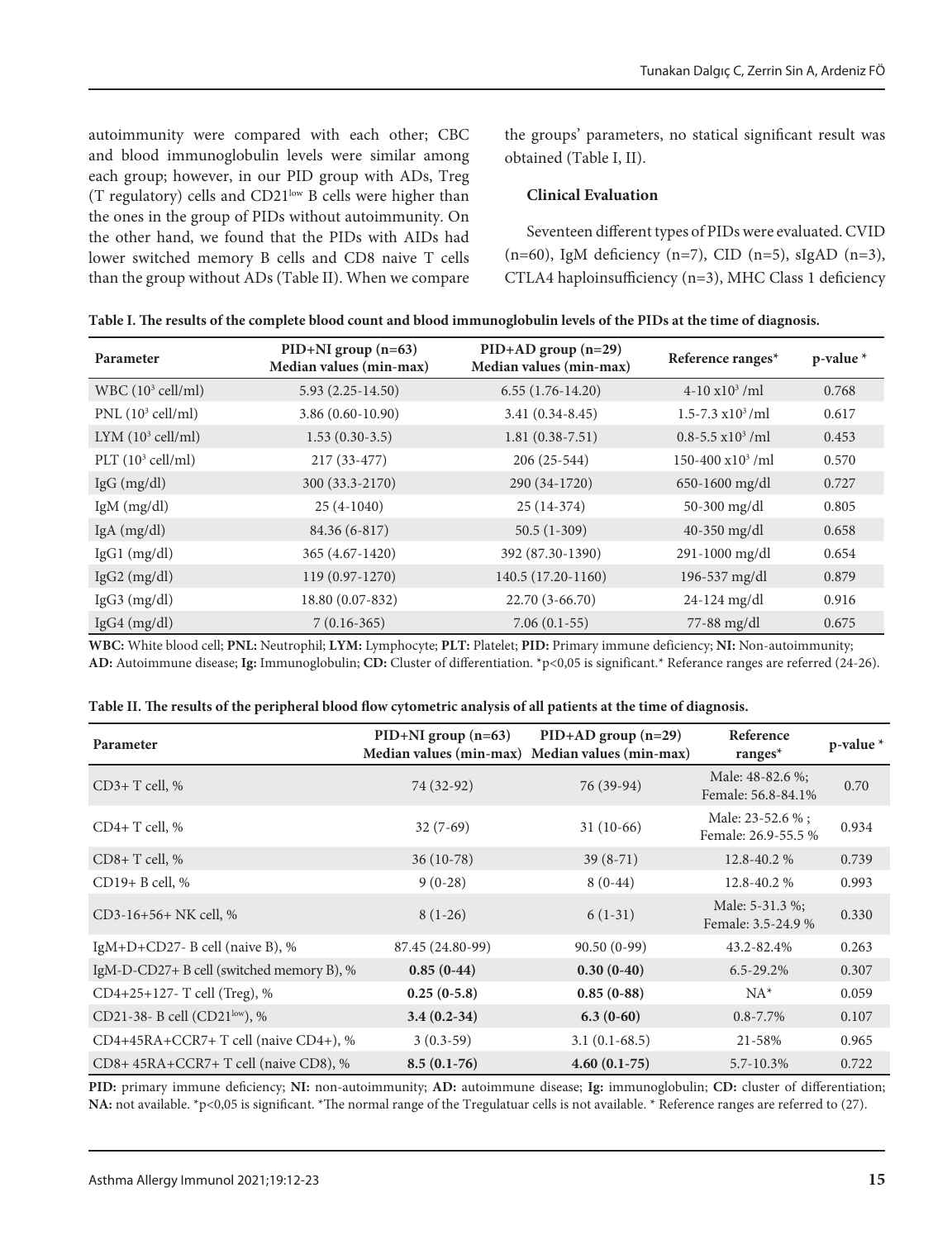$(n=2)$ , CGD  $(n=2)$ , specific IgG subclass deficiency  $(n=1)$ , APS (n=1), DC (n=1), Bruton agammaglobulinemia (n=1), X-linked agammaglobulinemia (n=1), GATA2 mutation  $(n=1)$ , NBS  $(n=1)$ , CHH  $(n=1)$ , ORW  $(n=1)$ , and GS  $(n=1)$ were detected.

CVID (n=17), CID (n=3), CTLA4 deficiency (n=2), sIgAD (n=2), IgG subgroup deficiency (n=1), APS (n=1), DC (n=1), ORW (n=1), and CHH (n=1) had ADs (Figure 1).

ADs were detected in 35.7% (15/42) of the female and 28% (14/50) of the male patients. No gender relation about ADs was observed in our cohort.

The frequency of ADs according to the systemic assessment resulted as endocrinologic diseases in 14% [7 AITD, 5 IDDM, one autoimmune Addison disease (AAD)], dermatologic diseases in 10.8% [4 CSU, 2 Alopecia Universalis, one vitiligo, one morphea, one nail dystrophy, one discoid lupus erythematosus (DLE)], rheumatologic diseases in 9.7% [1 uveitis, one rheumatoid like peripheral arthritis, one seronegative spondylitis, one unilateral sacroiliitis and peripheral arthritis, one ankylosing spondylitis (AS), 3 RA, 1 SS], gastroenterological diseases in 9.7% [6 CLE, 1 PA, 1 PBC, one primary sclerosing cholangitis (PSC)], hematologic diseases in 8.6% (5 ITP, 2 AIHA, 1 AIN), and neurologic system diseases in 1% (peripherical neuropathy) (Figure 2). The most common ADs in all patients were AITD  $(n=7)$ , CLE  $(n=6)$ , ITP  $(n=5)$  and IDDM  $(n=5)$ .

We investigated the percentage of positivity rates for each type of PID; ADs were detected in 28.3% of CVID, 3 of 5 with CID, each of the 2 of 3 sIgAD and CTLA4 haploinsufficiency, and 1 of each with IgG subclass deficiency, DC, APS, CHH, and ORW. The frequency of ADs was higher in CVID (58.6 %) than other types of PID  $(p < 0.05)$ .

Among 17 CVID, dermatologic (n=6) (4 CSU, 1 vitiligo, 1 DLE), endocrinologic (n=5) (4 AITD, 1 IDDM), rheumatologic (n=4) (1 seronegative spondylitis, 2 RA, 1 rheumatoid like peripheral arthritis, 1 SS), hematologic  $(n=4)$  (2 ITP, 1 AIHA, 1 AIN), gastroenterologic  $(n=3)$ (2 CLE, 1 PSC), and neurologic ADs (n=1) (peripherical neuropathy) were detected.

While 17.3% (n=16) of the patients had only one type of AD, 14 % (n=13) had overlapped ADs. Multiple ADs were detected in seven males and six females, and multiple ADs were not related to gender. PIDs presenting with multiple ADs were CVID (n=7), CTLA-4 deficiency (n=2), and 1 of each with ORW, APS, DC, and sIgAD.

Among 29 patients with autoimmune manifestations, 9 (Table III; P1, 2, 7, 9, 15, 22, 25, 26, 29) had rheumatologic ADs. Nevertheless, only two (22%) had autoantibodies related to their ADs (Table III, P7, 22). The co-occurrence of rheumatologic and non-rheumatologic autoimmune manifestations was reported in 7 patients (Table III; P1, 2, 7, 9, 15, 22, 29) (gastroenterologic in 3, hematologic in 2, endocrinologic in 4, dermatologic in 2).



**Figure 1.** The distribution of the PIDs with ADs.

*CVID: Çommon variable immune deficiency; CID: Combined immune deficiency; CTLA4 D: CTLA4 Deficiency; sIgAD: Selective IgA deficiency; IgG SD: IgG subgroup deficiency; APS: Autoimmune Polyglandular Syndrome with hypogammaglobulinemia; DC: Dyskeratosis Congenita; ORW: Osler-Rendu-Weber syndrome with CVID-like PID; CHH: Cartilage-Hair Hypoplasia.*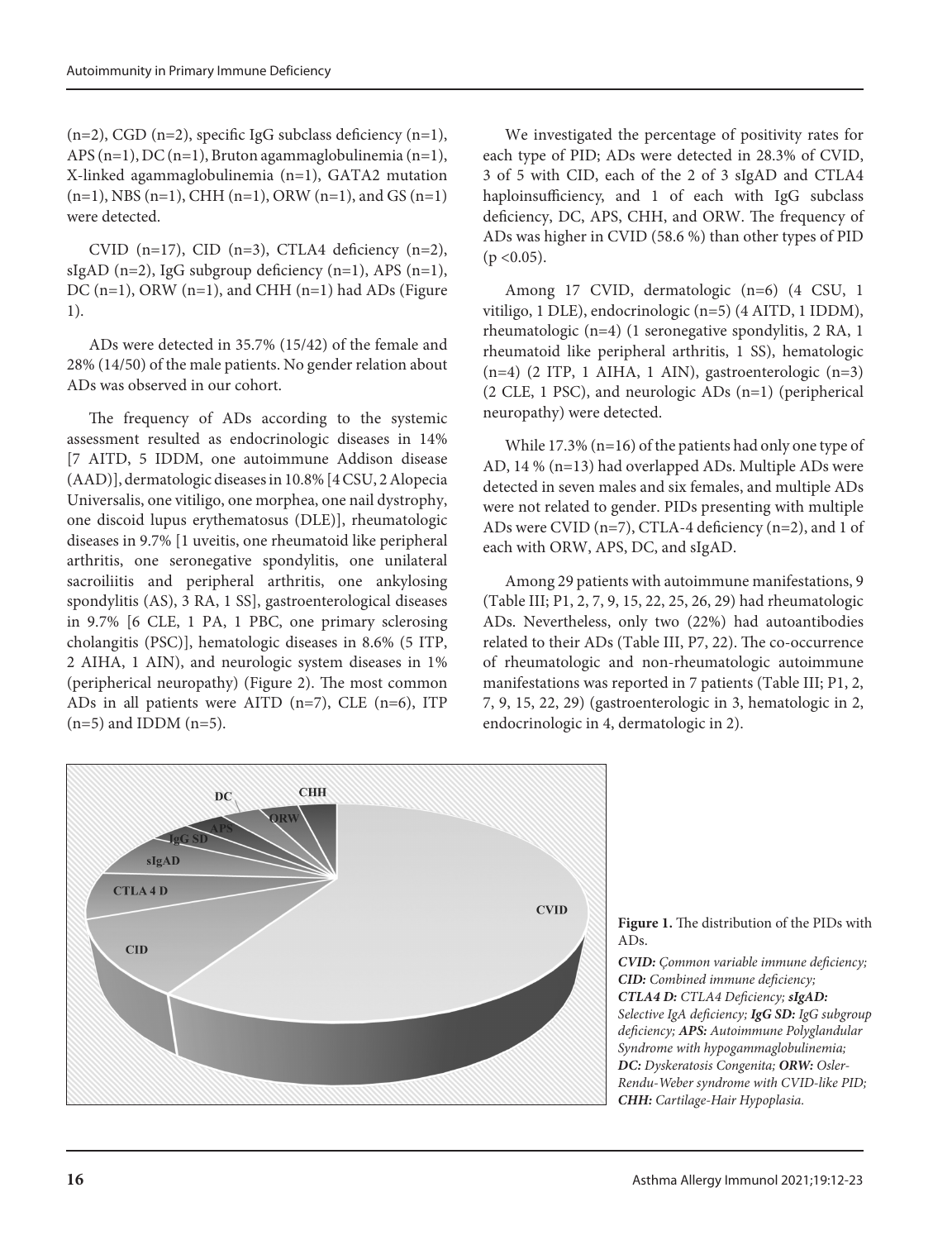

Among our 29 PIDs with autoimmunity, 12 had autoantibodies (eight males, four females); ANA in six (two with CVID, and one of each with APS, IgA deficiency, IgG subgroup deficiency, and CID); LKM antibody in five (three with CVID, and one of each with CID and CTLA4 haploinsufficiency), and TPO/Tg antibody was detected in 14 patients as the most common autoantibodies. ANA was detected in one CSU, one SS, and one APS (Table III; P10, 21, 22), TPO and Tg antibody were in 2 AITD (Table III; P3, P18), and GPC antibody was in one CTLA4 haploinsufficiency with multiple ADs (Table III; P7). Among 92 cases of PID, ten patients (9.2%) had autoantibodies without clinical data of an AD. Those antibodies were both ANA and GPC positivity in 1, GPC in 1, the anti-ribosomal antibody in 1, and the TPO antibody in 7 patients.

In our PID cohort, 66 patients (71.7%) were administered intravenous immunoglobulin (IVIG), 16 (17.3%) were switched from IVIG to subcutaneous immunoglobulin (SCIG) therapy, and the rest of the patients (n=10, 11%) [sIgAD (n=3), IgM and IgG subgroup deficiency (n=7)] were followed-up regularly with blood immunoglobulin levels approximately every six months at the outpatient clinic. The median dose of the immunoglobulin replacement was 600 mg/kg/3 weeks (min: 400, max: 800 mg/kg/3 weeks) for IVIG and 133 mg/ kg/week (83.3-266.3 mg/kg/week) for SCIG.

In addition specific therapy was administered for each of the autoimmune complications. PIDs with CTLA4 deficiency were treated with abatacept IV/SC; peroral/ parenteral hormone replacement was given regularly for endocrinologic autoimmunities; parenteral/enteral replacement of vitamins and/or minerals were administered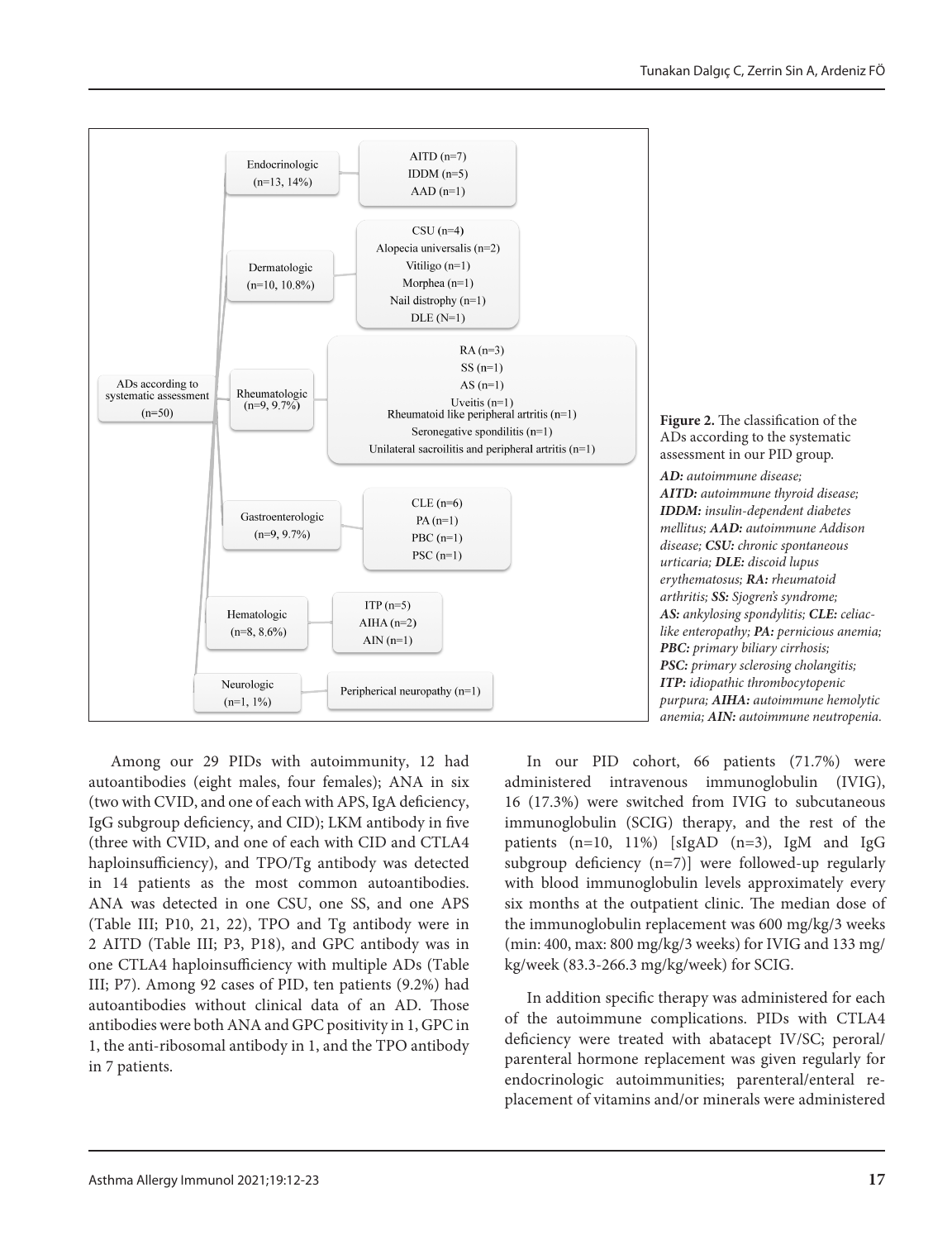## **Table III. Detailed features of PIDs with ADs.**

| Patient      | <b>Sex</b>                | Age | <b>Type of PID</b>           | AD                                                                                                                | Autoantibody                                                  |
|--------------|---------------------------|-----|------------------------------|-------------------------------------------------------------------------------------------------------------------|---------------------------------------------------------------|
| $\mathbf{1}$ | M                         | 31  | CTLA4<br>haploinsuffiency    | IDDM, uveitis, ITP                                                                                                | Negative                                                      |
| 2            | М                         | 33  | <b>CVID</b>                  | CLE, seronegative spondylitis                                                                                     | Negative                                                      |
| 3            | $\boldsymbol{F}$          | 21  | sIgAD                        | <b>AITD</b>                                                                                                       | ANA (granular $1/320 +$ , anti-Scl<br>2+, DFS70 3+), anti-TPO |
| 4            | F                         | 45  | IgG subclass<br>deficiency   | <b>AITD</b>                                                                                                       | Negative                                                      |
| 5            | $\boldsymbol{F}$          | 78  | <b>CVID</b>                  | <b>CSU</b>                                                                                                        | Negative                                                      |
| 6            | M                         | 35  | sIgAD                        | IDDM, vitiligo, PA                                                                                                | Negative                                                      |
| 7            | M                         | 25  | CTLA4<br>haploinsufficiency  | IDDM, ITP, AAD, CLE, unilateral sacroiliitis<br>and peripheral arthritis, alopecia universalis, nail<br>dystrophy | Anti-GPC $1/20+$                                              |
| 8            | $\rm F$                   | 59  | <b>CVID</b>                  | <b>AITD</b>                                                                                                       | Negative                                                      |
| 9            | $\boldsymbol{\mathrm{F}}$ | 41  | DC                           | Vitiligo, RA                                                                                                      | Anti-TPO, Anti-Tg                                             |
| 10           | F                         | 19  | APS                          | IDDM, CLE, morphea, AAD, alopecia universalis,<br>AITD, retinitis pigmentosa                                      | ANA (lamin 1/160+ cytoplasmic<br>$1/160$ , DFS70 3+)          |
| 11           | $\mathbf F$               | 41  | <b>CVID</b>                  | <b>CLE</b>                                                                                                        | Negative                                                      |
| 12           | $\rm F$                   | 52  | <b>CID</b>                   | <b>CLE</b>                                                                                                        | Negative                                                      |
| 13           | M                         | 73  | <b>CVID</b>                  | <b>ITP</b>                                                                                                        | Anti-TPO                                                      |
| 14           | F                         | 67  | <b>CVID</b>                  | <b>CSU</b>                                                                                                        | Negative                                                      |
| 15           | $\boldsymbol{F}$          | 49  | <b>CVID</b>                  | AITD, rheumatoid- like peripheral arthritis                                                                       | Negative                                                      |
| 16           | М                         | 27  | <b>CVID</b>                  | ITP, DLE                                                                                                          | Negative                                                      |
| 17           | $\mathbf{M}$              | 58  | $\ensuremath{\mathrm{CVID}}$ | Peripherical neuropathy                                                                                           | Anti - GPC 1/80 +                                             |
| 18           | M                         | 47  | <b>CVID</b>                  | <b>AITD</b>                                                                                                       | Anti-TPO, Anti-Tg                                             |
| 19           | $\mathbf{M}$              | 41  | <b>CHH</b>                   | PBC                                                                                                               | Negative                                                      |
| 20           | $\mathbf M$               | 24  | <b>ORW</b>                   | AIHA, ITP                                                                                                         | Negative                                                      |
| 21           | M                         | 29  | <b>CVID</b>                  | <b>CSU</b>                                                                                                        | ANA (granular 1/320 +, DFS70 3+)                              |
| 22           | $\mathbf F$               | 60  | <b>CVID</b>                  | SS, AITD                                                                                                          | ANA (centromeric 1/80 +)                                      |
| 23           | F                         | 45  | <b>CVID</b>                  | Vitiligo, CSU                                                                                                     | Negative                                                      |
| 24           | $\rm F$                   | 37  | <b>CVID</b>                  | AIHA, AIN, AITD                                                                                                   | Negative                                                      |
| 25           | M                         | 55  | <b>CVID</b>                  | <b>RA</b>                                                                                                         | Anti-TPO                                                      |
| 26           | M                         | 31  | <b>CID</b>                   | AS                                                                                                                | Anti-TPO                                                      |
| 27           | $\mathbf F$               | 34  | <b>CVID</b>                  | <b>IDDM</b>                                                                                                       | Negative                                                      |
| 28           | $\mathbf F$               | 55  | CID                          | <b>CLE</b>                                                                                                        | Negative                                                      |
| 29           | M                         | 61  | <b>CVID</b>                  | PSC, RA                                                                                                           | Anti-TPO                                                      |

**PID:** Primary immune deficiency; **AD:** Autoimmune disease; **CVID:** Common variable immune deficiency; **CID:** Combined immune deficiency; **sIgAD:** Selective IgA deficiency; **APS:** Autoimmune Polyglandular Syndrome with hypogammaglobulinemia; **DC:** Dyskeratosis Congenita; **CHH:** Cartilage-Hair Hypoplasia; **ORW:** Osler-Rendu-Weber syndrome with CVID-like PID; **ANA:** Antinuclear antibody; **IDDM:** Insulindependent diabetes mellitus; **CLE:** Celiac-like enteropathy; **AITD:** Autoimmune thyroid disease; **PA:** Pernicious anemia; **AAD:** Autoimmune Addison disease; **RA:** Rheumatoid arthritis; **DLE:** Discoid lupus erythematosus; **PBC:** Primary biliary cirrhosis; **SS:** Sjogren's syndrome; **AIHA:**  Autoimmune hemolytic anemia; **AIN:** Autoimmune neutropenia; **PSC:** Primary sclerosing cholangitis, **CSU:** Chronic spontaneous urticaria.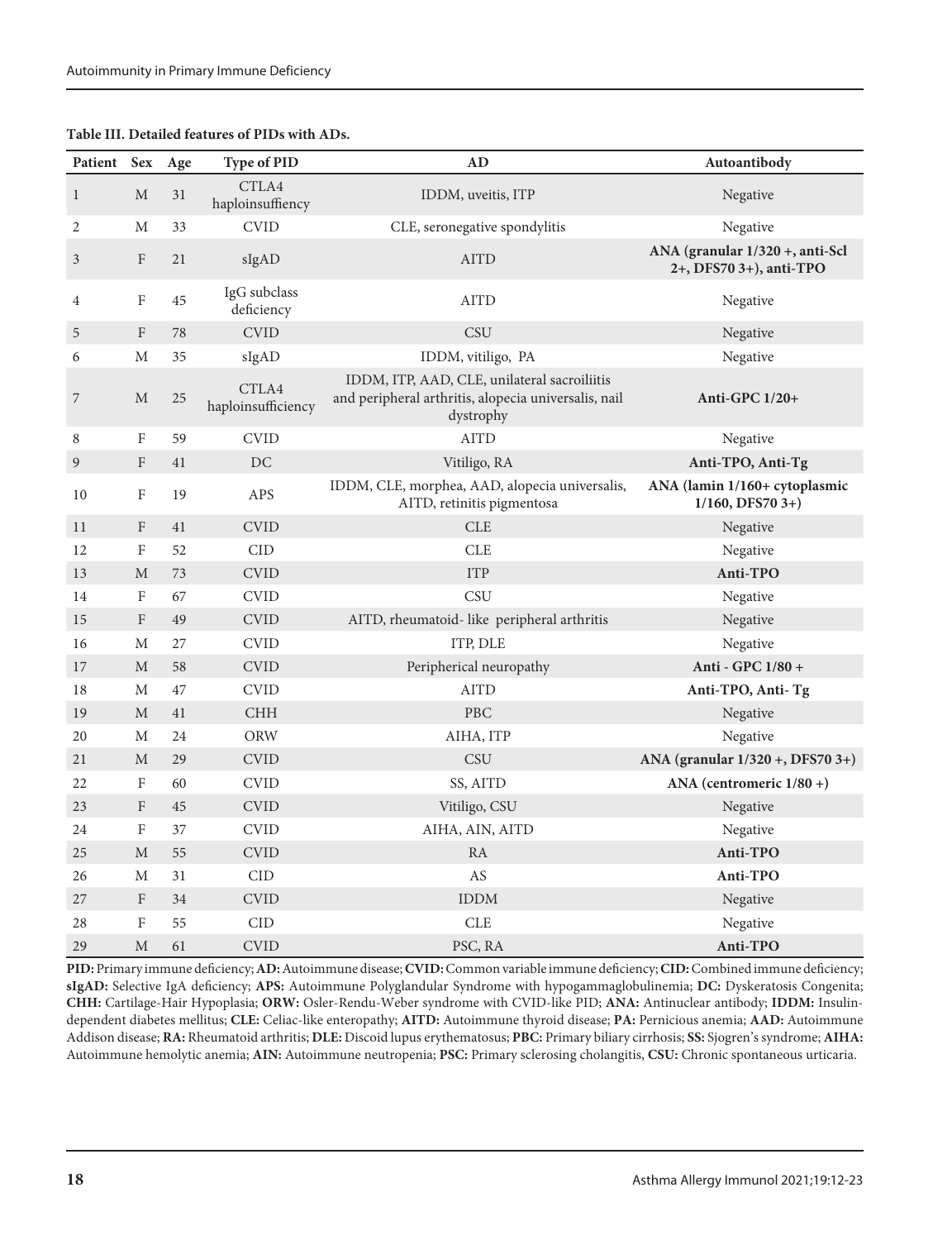where necessary; biological agents were administered as rituximab for ITP, omalizumab for CSU, ustekinumab for enteropathy; immunosuppressive and immunomodulators (corticosteroids, azathioprine, methotrexate, sulfasalazine, sirolimus, everolimus, and ursodeoxycholic acid) were administered for rheumatic, dermatologic, hematologic and gastroenterological ADs.

During the follow-up, 3 PIDs with ADs developed malignant neoplasm (diffuse large B-cell lymphoma, large granular lymphocytic leukemia/lymphoma), and 2 PIDs without ADs developed malignant neoplasm (non-Hodgkin lymphoma and gastric adenocarcinoma). All of the PIDs with malign neoplasms died due to those malignities. The patient with GATA2 deficiency had allogeneic bone marrow transplantation, but afterward, the patient died due to infections; seven patients (5 PIDs without ADs, one PID with AD, and one GATA2 deficiency) died due to the infectious complications. One of our PIDs with ADs, who had liver transplantation due to autoimmune hepatitis, died due to liver bleeding.

## **DISCUSSION**

In this study, we conducted a retrospective, crosssectional analysis of ADs and related laboratory findings in a well-defined cohort of 92 patients with 17 different PIDs.

PIDs are susceptible to ADs, mainly because, their central and peripheral tolerance of the adaptive immune system is defective (1, 11-16). As a result, the uncleansable antigens eventuate in the occurrence of the immune complexes in end-organs, activation of the immune cells, generation of the chronic inflammation, and composition of the anti-tissue antibodies, so that, tissue destruction is observed (11, 23, 28-33).

Kilic et al. analyzed the distribution of PIDs in Turkey. Primary antibody immunodeficiency (PAD) (73.5%) was the most common category, followed by autoinflammatory disorders (13.3%), other well-defined immunodeficiencies (5.5%), congenital defects of phagocyte number, function, or both (3.5%), combined T and B cell immunodeficiencies (2%), defects in innate immunity (1%); and diseases of immune dysregulation (0.7%), as similar to the distribution of our cohort (34).

ADs may be the first manifestation of PID. The prevalence of ADs in sIgAD is reported as 36% (35), in CVID as 20-30% (36), and in Wiskott-Aldrich syndrome as 25% (37,38). The rate of ADs in our cohort was 32%, which is slightly more than the rate mentioned in the literature (39).

In the DEFI study, the rate of patients with autoimmune conditions at first admission was 10%. In the same study, the autoimmune cytopenia rate during follow-up was reported as 18% (40). In the study by Aytekin et al., 36.8% of the 47 CVID patients developed autoimmune complications, and 29.8% had autoimmune cytopenia (41). Their results are similar to the previous literature, but different from ours' because we report the endocrinologic autoimmunities as the most common.

In our PID cohort, the most common autoimmunities were related to endocrinologic (14%), dermatologic (10.8%), hematologic (9.7%), and gastroenterologic systems (9.7%). The most common diseases were found as AITD (n=7), CLE (n=6), ITP (n=5), and IDDM (n=5). In the study by Blazina et al., 247 patients with 50 different PIDs were evaluated, and 22% of PID patients developed an AD. ADs were diagnosed in 47% of patients with CGD and 38% of PAD (39). The most common ADs observed in their study were enteropathy, JIA/RA, dermatitis, AITD, and cytopenia, like our results. In our PID cohort, we detected ADs in 2 of 3 cases with sIgAD, which was higher than in the PID cohort of Blazina et al., where ADs were diagnosed in 42% of sIgADs (39). Also, 2 of 3 cases with CTLA-4 deficiency had ADs and especially, their first presentation was ADs.

ADs may be the presenting or only symptom for CVID (6, 42-44). The most commonly reported autoimmune conditions in CVID are hematologic (25-30%) (ITP, AIHA, and AIN), rheumatologic (RA/JRA) (1-10%), gastroenterologic (CLE) (6-10%), and liver diseases (PBC, autoimmune hepatitis, and PA) (1-9%) (6-8, 43-47). In our cohort, among 60 patients with CVID, 29% (n=17) had ADs, and the most common ADs are autoimmune cytopenias, AITD, and CSU. Our prevalence is compatible with the one in the literature where the prevalence of ADs in CVID is reported as 20-30% (39, 41-47). In the two different studies by Azizi et al., ADs were recorded in 26.5% of PAD patients, and the frequency of autoimmunity was higher in CVID than other kinds of PADs (45, 46). Gastroenterological, hematologic, and rheumatologic disorders were the most frequent autoimmune complications (48). According to Blazina et al., Resnick et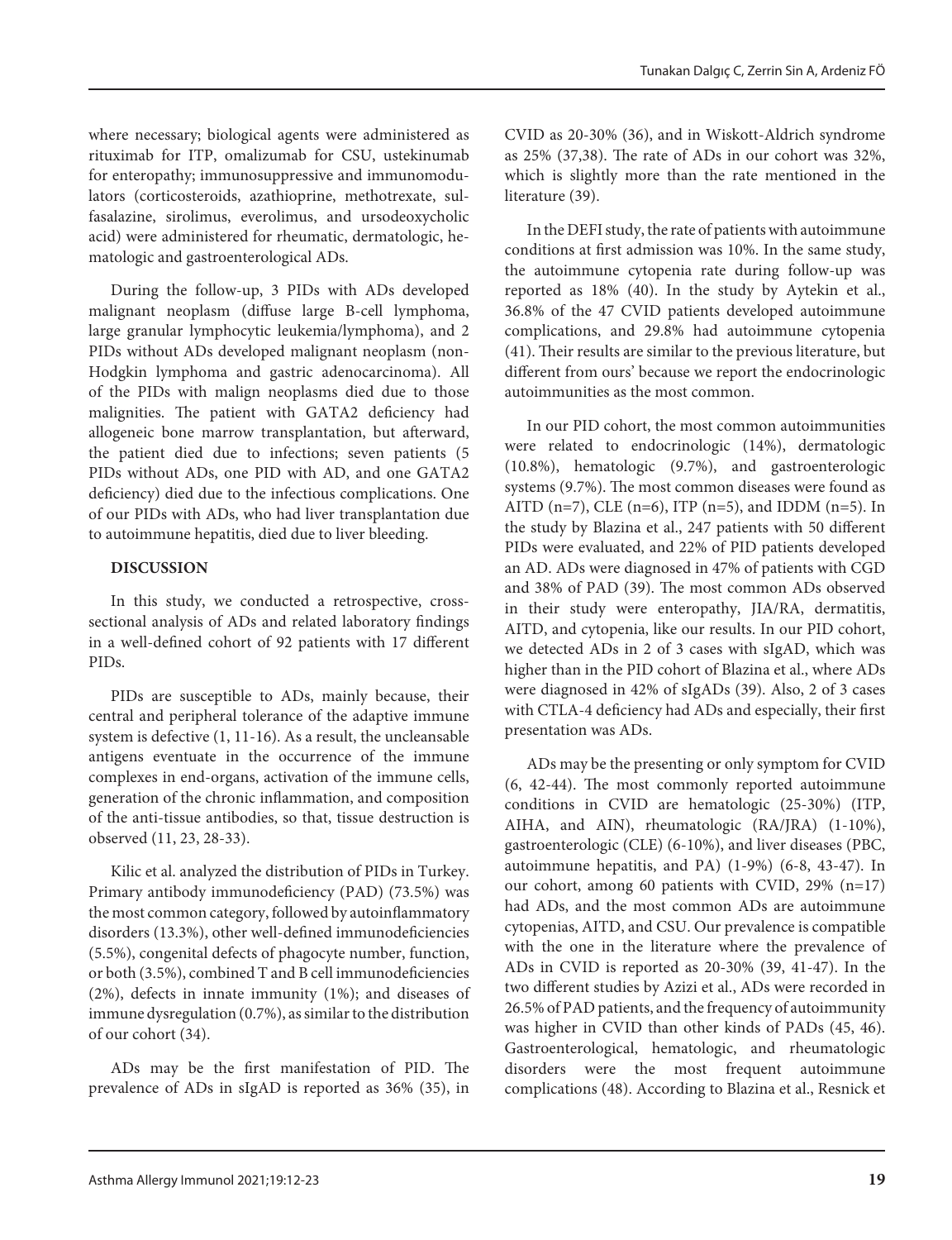al., and Boileau J et al., the prevalence of autoimmunity in CVID was 31%, 29%, and 40.3% of PADs, respectively (39, 40, 47).

In our study, among all of the PIDs, the female to male ratio was 1 to 1.1. Oksenhendler et al. reported that 56.3% of the patients were female, and 43.7% were male (49). In a study evaluating 2212 CVID patients, 51.1% were female, and 48.9% were male (50). According to the previously published literature from Turkey, Ardeniz et al. reported a female to male ratio of 1 to 1.3 (51), and Muşabak et al. reported this ratio as 1 to 1.6 (52). In the study by Aytekin et al. (41), a female to male ratio of 1 to 1.1 was reported, similar to our result and the previously published articles.

ADs are observed in approximately 8% of the general population, however, they occur mostly in female patients (~ 80%). In our PID cohort, we found the prevalence of autoimmunity higher than the approximate prevalence of ADs in general. Also, we observed no sex predominance among our patients with ADs (15 female:14 male) in contrast to the normal population. The studies which were performed in a population with an intact immune system showed that SS and AITD are mostly related to sex (the female: the male is 7:1-10:1). In RA, sex bias could also be mentioned (the female: the male is 2:1-3:1), but, no sex relation is observed in IBD, ITP, and IDDM. In our cohort, the most common ADs are AITD, CLE, ITP, and IDDM. We have a higher male rate; this is thought to be related to the result of the lower ratio of sex associated ADs (45, 53-58).

It was reported that about 25% of patients with ADs tend to develop other ADs (59). In our study among PID patients with autoimmunity, 14% had multiple ADs. Another critical point of our results is the frequency of autoantibody positivity among our PIDs with ADs was 41%. This result shows that the presence of autoantibodies for ADs in PID is possible but not necessary. On the other hand, ANA could be positive in the normal population with lower titers than 1:160. As seen from our data, 9.2 % of PIDs had ANA positivity with no data of ADs. That is why we should have certain proofs while diagnosing ADs in an ANA-positive patient.

In the published literature by Warnatz K. et al., decreased switched memory B cells and increased CD21low B cells are related more to autoimmune cytopenias (60). Fevang et al. and Arumugakani et al. showed that the Treg and CD8 T cells' decreases are associated with increased frequency of ADs (61, 62). In the study by Boileau et al., where blood IgG levels and CD21low B cells were found increased, naive CD4 T cells were decreased in the autoimmune cytopenia group, when compared with the non-autoimmunity group (40). On the other hand, similar to our results, they confirmed that B and T cell abnormalities detected in autoimmune cytopenia are specific to the disease itself, without any relation to the other autoimmune manifestations (40).

The incidence of non-Hodgkin lymphoma increases significantly in CVID patients. Cunningham-Rundles et al. reported that the risk of lymphoma in female CVID patients was 478-fold higher than in a similar age group (63). In a study by Ardeniz et al., lymphoma developed in three out of 23 patients during the follow-up (51). In another study from Turkey by Aytekin et al., malignancy developed in 3 patients during the follow-up, and all of them were non-Hodgkin lymphoma (41). Among our PID group, malignancy was detected in 5 patients during the follow-up, 4 of them were lymphomas (diffuse large B-cell lymphoma, large granular lymphocytic leukemia/ lymphoma, non-Hodgkin lymphoma), and 1 was solid malignancy (gastric adenocarcinoma).

Finally, this research is a retrospective study and so has the limitations of this design; for example, different distribution of autoimmune complications in various PIDs might be present, and some of our findings, like endocrinologic autoimmunities as the most common type of ADs, could be different from the literature data.

## **CONCLUSION**

The result of the current study contributes to our understanding of ADs in different types of PIDs and is potentially valuable in managing patients. ADs can help physicians to make the diagnosis of PID. Nonimmunologist physicians should be alert to associate ADs with the underlying PID to reduce the diagnostic delay. In the current literature, most of the studies lack the knowledge about the spectrum of ADs in PIDs or they give information only about a specific type of PID. Our results are important as we add new information to the preceding literature data about the ADs diagnosed in the different spectrum of PIDs.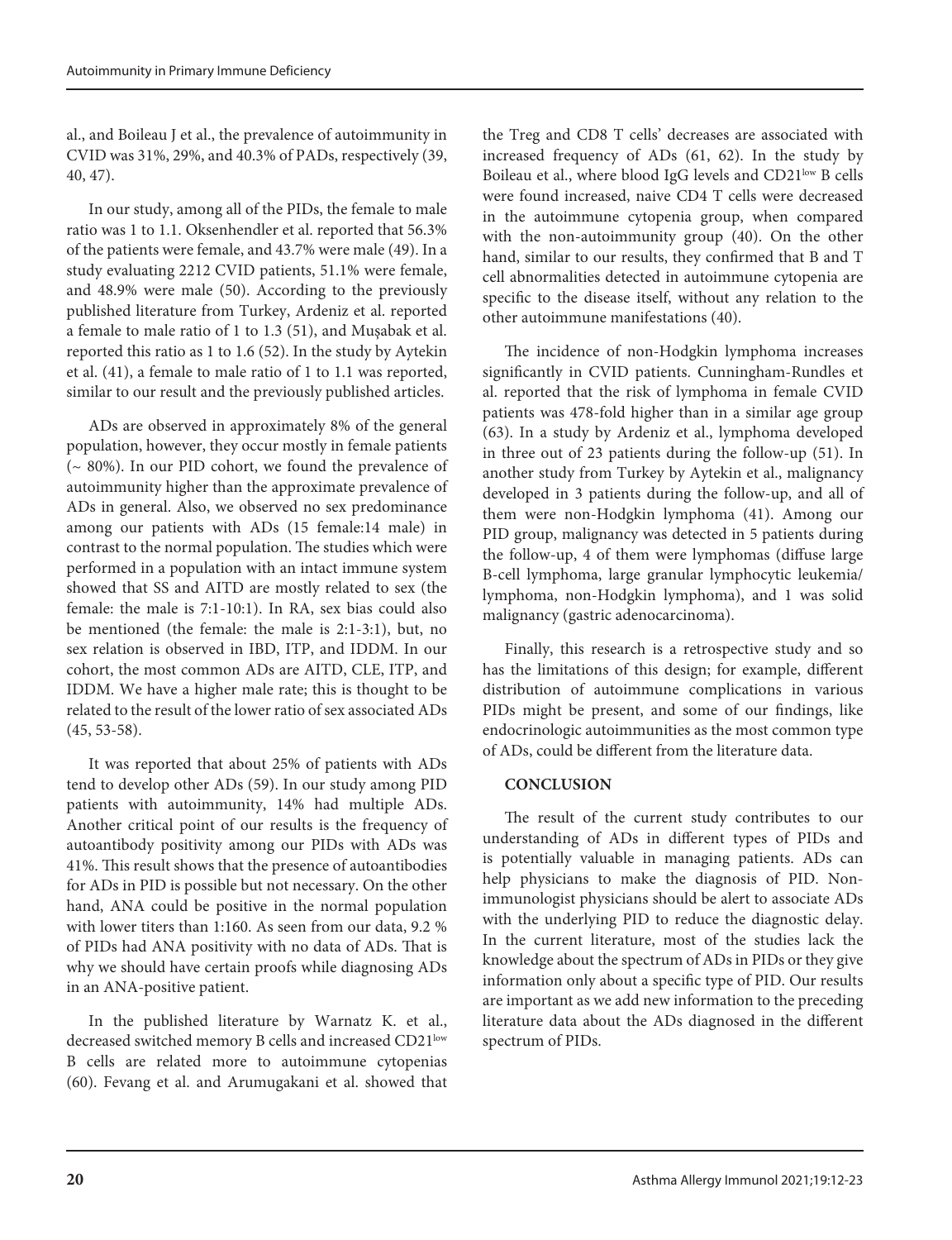#### **REFERENCES**

- 1. Schmidt RE, Grimbacher B, Witte T. Autoimmunity and primary immunodeficiency: Two sides of the same coin? Nat Rev Rheumatol 2017;14(1):7-18.
- 2. Picard C, Bobby Gaspar H, Al-Herz W, Bousfiha A, Casanova JL, Chatila T, et al. International Union of Immunological Societies: 2017 Primary Immunodeficiency Diseases Committee Report on Inborn Errors of Immunity. J Clin Immunol 2018;38(1):96- 128.
- 3. Lugo Reyes SO, Ramirez-Vazquez G, Cruz Hernández A, Medina-Torres EA, Ramirez-Lopez AB, España-Cabrera C, et al. Clinical features, non-infectious manifestations and survival analysis of 161 children with primary immunodeficiency in Mexico: A single center experience over two decades. J Clin Immunol 2016;36(1):56-65.
- 4. Aghamohammadi A, Mohammadinejad P, Abolhassani H, Mirminachi B, Movahedi M, Gharagozlou M, et al. Primary immunodeficiency disorders in Iran: Update and new insights from the third report of the national registry. J Clin Immunol 2014;34(4):478-90.
- 5. Yazdani R, Latif A, Tabassomi F, Abolhassani H, Azizi G, Rezaei N, et al. Clinical phenotype classification for selective immunoglobulin A deficiency. Expert Rev Clin Immunol 2015;11(11):1245-54.
- 6. Azizi G, Abolhassani H, Asgardoon MH, Alinia T, Yazdani R, Mohammadi J, et al. Autoimmunity in common variable immunodeficiency: Epidemiology, pathophysiology and management. Expert Rev Clin Immunol 2017;13(2):101-15.
- 7. Brandt D, Gershwin ME. Common variable immune deficiency and autoimmunity. Autoimmun Rev 2006;5: 465-70.
- 8. Knight AK, Cunningham-Rundles C. Inflammatory and autoimmune complications of common variable immune deficiency. Autoimmun Rev 2006;5:156-9.
- 9. Bussone G, Mouthon L. Autoimmune manifestations in primary immune deficiencies. Autoimmun Rev 2009;8(4):332-6.
- 10. Haymore BR, Mikita CP, Tsokos GC. Common variable immune deficiency (CVID) presenting as an autoimmune disease: The role of memory B cells. Autoimmun Rev 2008; 7: 309-12.
- 11. Azizi G, Ziaee V, Tavakol M, Alinia T, Yazdai R, Mohammadi H, et al. Approach to the management of autoimmunity in primary immunodeficiency. Scand J Immunol 2017;85(1):13-29.
- 12. Arason GJ, Jorgensen GH, Ludviksson BR. Primary immunodeficiency and autoimmunity: Lessons from human diseases. Scand J Immunol 2010;71(5):317-28.
- 13. Atkinson TP. Immune deficiency and autoimmunity. Curr Opin Rheumatol 2012;24(5):515-21.
- 14. Sharfe N, Merico D, Karanxha A, Macdonald C, Dadi H, Ngan B, et al. The effects of RelB deficiency on lymphocyte development and function. J Autoimmun 2015;65: 90-100.
- 15. Arandi N, Mirshafiey A, Jeddi-Tehrani M, Shaghaghi M, Sadeghi B, Abolhassani H, et al. Alteration in frequency and function of  $CD4(+)CD25(+)FOXP3(+)$  regulatory T cells in patients with immune thrombocytopenic purpura. Iran J Allergy Asthma Immunol 2014;13(2):85-92.
- 16. Arandi N, Mirshafiey A, Jeddi-Tehrani M, Abolhassani H, Sadeghi B, Mirminachi B, et al. Evaluation of CD4+CD25+FOXP3+ regulatory T cells function in patients with common variable immunodeficiency. Cell Immunol 2013;281(2):129-33.
- 17. European Societies for Immunodeficiencies. 2017. Clinical diagnostic criteria for PID. Available from: https://esid.org/ Working-Parties/ Clinical/Resources/Diagnostic-criteria-for-PID
- 18. Yazdani R, Ganjalikhani-Hakemi M, Esmaeili M, Abolhassani H, Vaeli S, Rezaei A, et al. Impaired Akt phosphorylation in B-cells of patients with common variable immunodeficiency. Clin Immunol 2017;175:124-32.
- 19. Shoenfeld Y, Cervera R, Gershwin ME, editors. Diagnostic criteria in autoimmune diseases. Humana Press, Springer Science Business Media, LLC; 2008.
- 20. Karaoglu A, Sarı E, Yeşilkaya E. Hashimoto's Thyroiditis in Children and Adolescents, Autoimmune Disorders - Current Concepts and Advances from Bedside to Mechanistic Insights, Fang-Ping Huang, IntechOpen.
- 21. Léger J, Kaguelidou F, Alberti C, Carel JC. Graves' disease in children. Best Pract Res Clin Endocrinol Metab 2014;28(2):233- 43.
- 22. 2. Classification and Diagnosis of Diabetes: Standards of Medical Care in Diabetes—2019. American Diabetes Association. Diabetes Care 2019;42 (Supplement 1):S13-S28.
- 23. Bousfiha A, Jeddane L, Picard C, Ailal F, Bobby Gaspar H, Al-Herz W, et al. The 2017 IUIS Phenotypic classification for primary immunodeficiencies. J Clin Immunol 2018;38(1):129- 43.
- 24. Hollowell JG, van Assendelft OW, Gunter EW, Lewis BG, Najjar M, Pfeiffer C; Centers for Disease Control and Prevention, National Center for Health Statistics. Hematological and ironrelated analytes--reference data for persons aged 1 year and over: United States, 1988-94. Vital Health Stat 11 2005;(247):1- 156.
- 25. Valent P. Low blood counts: Immune-mediated, idiopathic, or myelodysplasia. Hematology Am Soc Hematol Educ Program 2012; 2012:485-91.
- 26. Ameratunga R, Woon ST, Gillis D, Koopmans W, Steele R. New diagnostic criteria for common variable immune deficiency (CVID), which may assist with decisions to treat with intravenous or subcutaneous immunoglobulin. Clin Exp Immunol 2013;174(2):203-11.
- 27. Rudolf-Oliveira RC, Goncalves KT, Martignago ML, Mengatto V, Gaspar PC, de Moraes AC, et al. Determination of lymphocyte subset reference ranges in peripheral blood of healthy adults by a dual-platform flow cytometry method. Immunol Lett 2015;163(1):96-101.
- 28. Melki I, Crow YJ. Novel monogenic diseases causing human autoimmunity. Curr Opin Immunol 2015;37:1-5.
- 29. Westerberg LS, Klein C, Snapper SB. Breakdown of T cell tolerance and autoimmunity in primary immunodeficiency- -lessons learned from monogenic disorders in mice and men. Curr Opin Immunol 2008;20(6):646-54.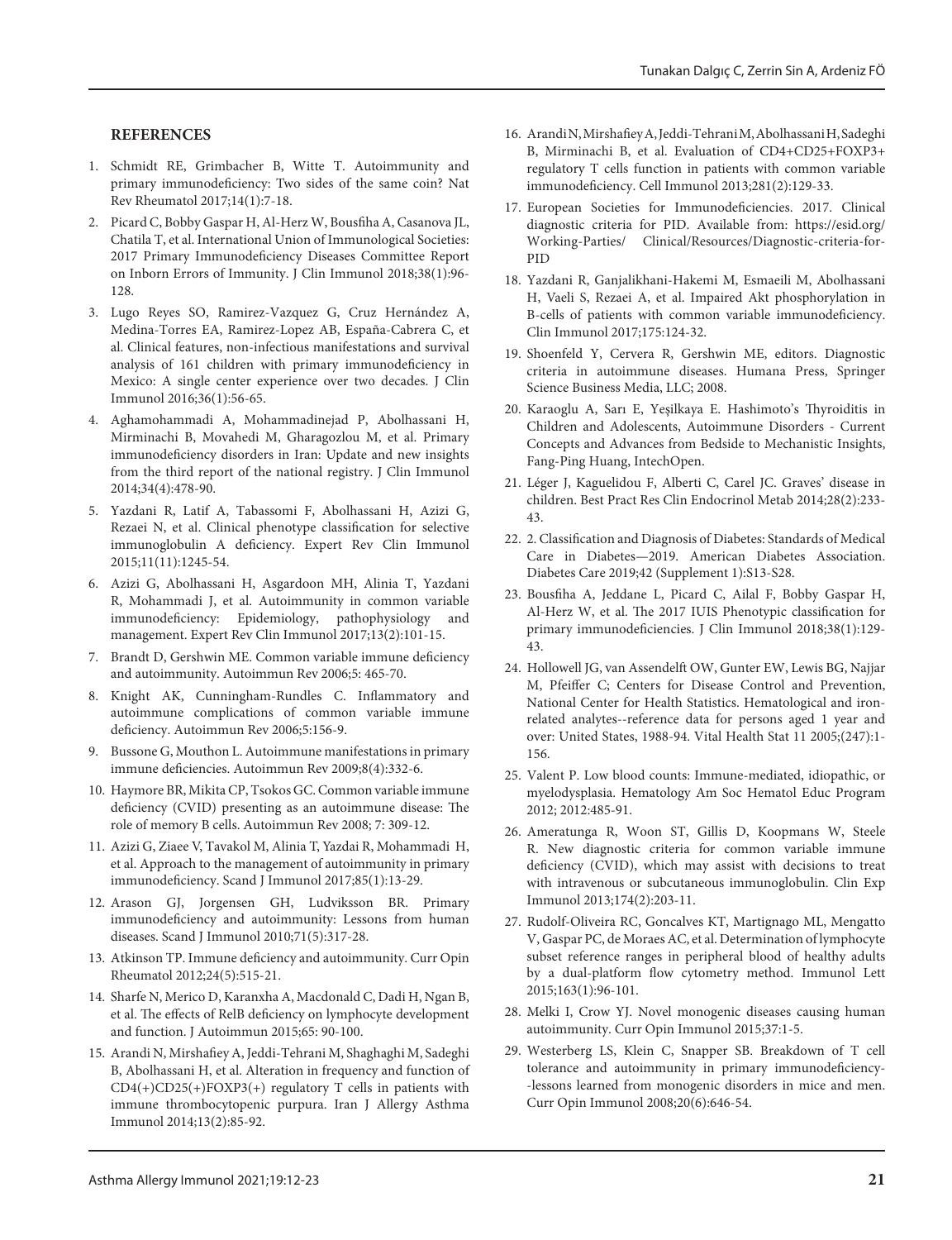- 30. Azizi G, Pouyani MR, Abolhassani H, Sharifi L, Dizaji MZ, Mohammadi J, et al. Cellular and molecular mechanisms of immune dysregulation and autoimmunity. Cell Immunol 2016;310:14-26.
- 31. Fairweather D, Kaya Z, Shellam GR, Lawson CM, Rose NR. From infection to autoimmunity. J Autoimmun 2001;16(3):175- 86.
- 32. Panoutsakopoulou V, Cantor H. On the relationship between viral infection and autoimmunity. J Autoimmun 2001;16(3):341- 5.
- 33. Arkwright PD, Abinun M, Cant AJ. Autoimmunity in human primary immunodeficiency diseases. Blood 2002;99(8):2694- 702.
- 34. Kilic SS, Ozel M, Hafizoglu D, Karaca NE, Aksu G, Kutukculer N. The prevalences [correction] and patient characteristics of primary immunodeficiency diseases in Turkey--two centers study. J Clin Immunol 2013; 33(1):74-83.
- 35. Singh K, Chang C, Gershwin ME. IgA deficiency and autoimmunity. Autoimmun Rev 2014;13(2):163-77.
- 36. Patuzzo G, Barbieri A, Tinazzi E, Veneri D, Argentino G, Moretta F, et al. Autoimmunity and infection in common variable immunodeficiency (CVID). Autoimmun Rev 2016;15(9):877- 82.
- 37. Schurman SH, Candotti F. Autoimmunity in Wiskott-Aldrich syndrome. Curr Opin Rheumatol 2003;15(4):446-53.
- 38. Ramenghi U, Bonissoni S, Migliaretti G, DeFranco S, Bottarel F, Gambaruto C, et al. Deficiency of the Fas apoptosis pathway without Fas gene mutations is a familial trait predisposing to development of autoimmune diseases and cancer. Blood 2000;95(10):3176-82.
- 39. Blazina S, Markelj G, Jeverica AK, Toplak N, Bratanič N, Jazbec J, et al. Autoimmune and inflammatory manifestations in 247 patients with primary immunodeficiency-a report from the Slovenian National Registry. J ClinImmunol 2016;36: 764-73.
- 40. Boileau J, Mouillot G, Gérard L, Carmagnat M, Rabian C, Oksenhendler E, et al; DEFI Study Group. Autoimmunity in common variable immunodeficiency: Correlation with lymphocyte phenotype in the French DEFI study. J Autoimmun 2011;36(1):25-32.
- 41. Aytekin G, Yıldız E, Çölkesen F, Arslan Ş, Çalışkaner AZ. Five years of experience in a single center: Retrospective analysis of adult patients with common variable immunodeficiency. Asthma Allergy Immunol 2020;18:30-7.
- 42. Quinti I, Soresina A, Spadaro G, Martino S, Donnanno S, Agostini C, et al. Long-term follow-up and outcome of a large cohort of patients with common variable immunodeficiency. J Clin Immunol 2007;27(3):308-16.
- 43. Todoric K, Koontz JB, Mattox D, Tarrant TK. Autoimmunity in immunodeficiency. Curr Allergy Asthma Rep 2013;13: 361-70.
- 44. Azizi G, Ahmadi M, Abolhassani H, Yazdani R, Mohammadi H, Mirshafiey A, et al. Autoimmunity in primary antibody deficiencies. Int Arch Allergy Immunol 2016;171:180-93.
- 45. Azizi G, Tavakol M, Rafiemanesh H, Kiaee F, Yazdani R, Heydari A, et al. Autoimmunity in a cohort of 471 patients with primary antibody deficiencies. Expert Rev Clin Immunol 2017;13(11):1099-106.
- 46. Azizi G, Bagheri Y, Tavakol M, Askarimoghaddam F, Porrostami K, Rafiemanesh H, et al. The clinical and immunological features of patients with primary antibody deficiencies. Endocr Metab Immune Disord Drug Targets 2018; 18(5):537-45.
- 47. Resnick ES, Moshier EL, Godbold JH, Cunningham-Rundles C. Morbidity and mortality in common variable immune deficiency over 4 decades. Blood 2012; 119:1650-7.
- 48. Azizi G, Kiaee F, Hedayat E, Yazdani R, Dolatshahi E, Alinia T, et al. Rheumatologic complications in a cohort of 227 patients with common variable immunodeficiency. Scand J Immunol 2018;87(5):e12663.
- 49. Oksenhendler E, Gerard L, Fieschi C, Malphettes M, Mouillot G, Jaussaud R, et al, for the DEFI Study Group. Infections in 252 patients with common variable immunodeficiency. Clin Infect Dis 2008;46: 1547-54.
- 50. Gathmann B, Mahlaoui N, Ceredih, Gerard L, Oksenhendler E, Warnatz K, et al. Clinical picture and treatment of 2212 patients with common variable immunodeficiency. J Allergy Clin Immunol 2014;134(1):116-26.
- 51. Ardeniz O, Basoglu OK, Gunsar F, Unsel M, Bayraktaroglu S, Mete N, et al. Clinical and immunological analysis of 23 adult patients with common variable immunodeficiency. J Investig Allergol Clin Immunol 2010;20(3):222-36.
- 52. Muşabak UH, Demirel F, Yesillik S, Baysan A, Selcuk A, Kartal O, et al. Adults with common variable immunodeficiency: A single-center experience. Turk J Med Sci 2017;47(1):1-12.
- 53. Fairweather D, Frisancho-Kiss S, Rose NR. Sex differences in autoimmune disease from a pathological perspective. Am J Pathol 2008;173:600-9.
- 54. Cooper GS, Bynum ML, Somers EC. Recent insights in the epidemiology of autoimmune diseases: Improved prevalence estimates and understanding of clustering of diseases. J Autoimmun 2009; 33: 197-207.
- 55. Abolhassani H, Gharib B, Shahinpour S, Masoom SN, Havaei A, Mirminachi B, et al. Autoimmunity in patients with selective IgA deficiency. J Invest Allergol Clin Immunol 2015;25:112-9.
- 56. Abolhassani H, Amirkashani D, Parvaneh N, Mohammadinejad P, Gharib B, Shahinpour S, et al. Autoimmune phenotype in patients with common variable immunodeficiency. J Invest Allergol Clin Immunol 2013; 23: 323-9.
- 57. Ortona E, Pierdominici M, Maselli A, Veroni C, Aloisi F, Shoenfeld Y. Sex-based differences in autoimmune diseases. Annali dell'Istituto Superiore Di Sanita 2016;52: 205-12.
- 58. Saeidi S, Jaseb K, Asnafi AA, Rahim F, Pourmotahari F, Mardaniyan S, et al. Immune thrombocytopenic purpura in children and adults: A comparative retrospective study in Iran. Int J Hematol-Oncol Stem Cell Res 2014;8: 30-6.
- 59. Cojocaru M, Cojocaru IM, Silosi I. Multiple autoimmune syndrome. Maedica 2010;5: 132-4.